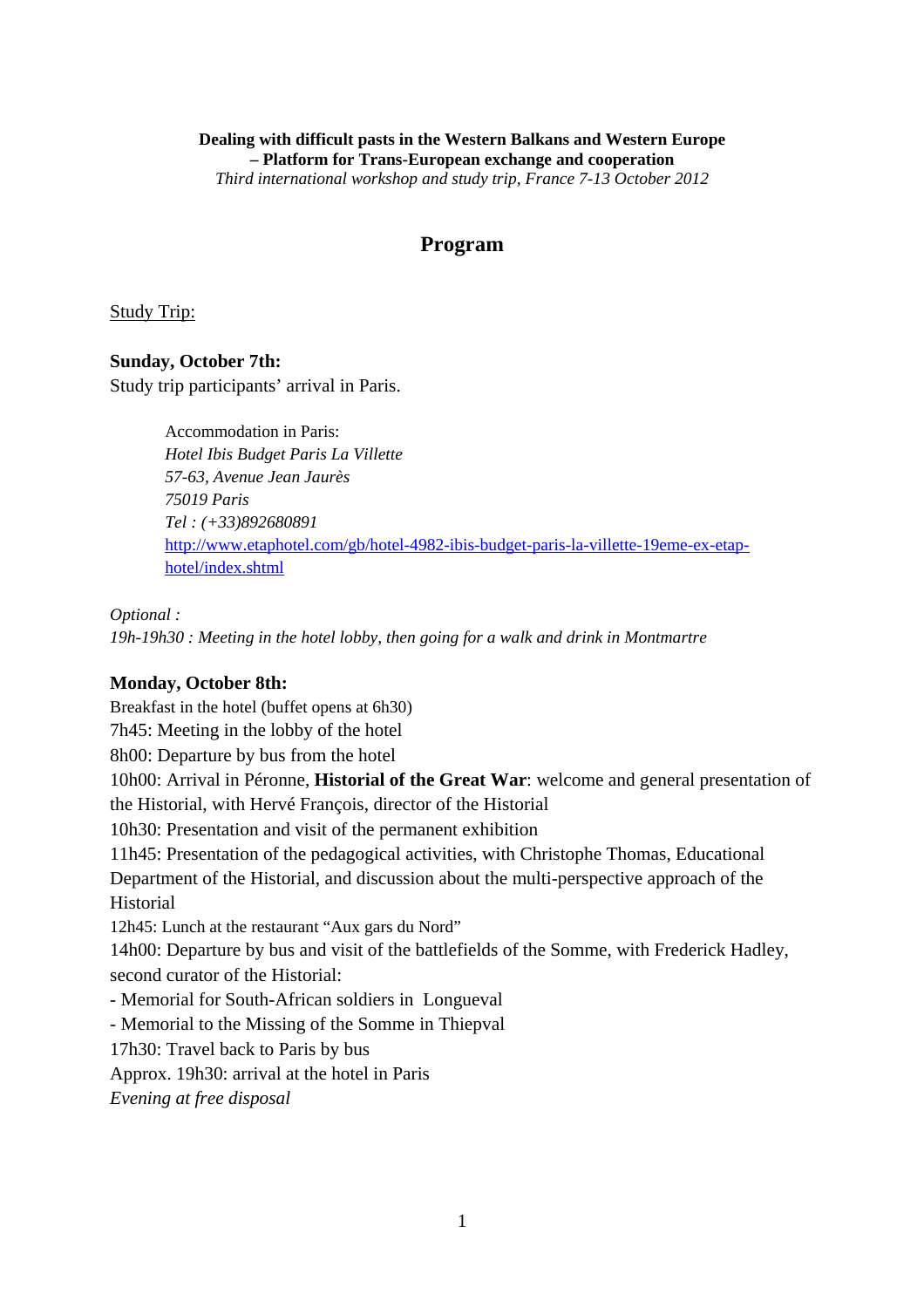# **Tuesday, October 9th:**

Breakfast in the hotel (buffet opens at 6h30) Until 8h45: Check out of the hotel 8h45 : Meeting in the lobby and departure from the hotel, travel by metro to the Shoah Memorial (17 rue Geoffroy-l'Asnier, 75004 Paris) 9h30 : Arrival at the **Shoah Memorial**, welcome of the group 10h00 : Visit to the Shoah Memorial: Wall of Names, crypt, permanent exhibition 11h30 : Presentation of the pedagogical activities of the Memorial, with Jacques-Olivier David, Educational Department. 12h30 : Lunch in the restaurant «Les Mauvais Garçons» (4 rue des Mauvais Graçons) 14h00 : «The Shoah between history and memory»: Conference by Georges Bensoussan, historian, followed by discussion 15h15 : Travel to Drancy by bus 16h00 : Visit to the former internment camp in Drancy, with Alban Perrin, coordinator of the Training Department of the Memorial.

17h15 : Travel back to Paris by bus, pick-up of the luggage at the hotel, continuation of travel to Limoges.

*During the day: Arrival in Paris of the participants who didn't take part in the study visit. Meeting place: Shoah Memorial (17 rue Geoffroy-l'Asnier, 75004 Paris), 15h at the latest.* 

18h00: Departure by bus from Paris to Limoges Ca. 23h00: Arrival in Limoges

> *Accomodation and seminar place in Limoges: Chéops 87 55 rue de l'Ancienne Ecole Normale d'Instituteurs 87000 Limoges Tel. : 0033 (0) 5 55 30 08 10 http://www.cheops87.com/*

### Workshop:

### **Wednesday, October 10th:**

Breakfast (from 7h00-8h30) 09h30-10h15 : Welcome and presentation of the program 10h15 -11h00: Feedback about the study trip (part one in plenary) 11h00-11h30 Coffee break 11h30-12h30: Feedback about the study trip (part two in small groups) 12h45-14h30: Lunch break 14h30-15h45 "From consensus to controversy: the public remembrance in France of the First World War, the Second World War and the Algerian War": General overview by Nicolas Moll, historian, followed by discussion 15h45 – 16h00 Coffee break 16h00-18h30 What is (not) new in our countries? Current challenges in the field of memorialization and dealing with the past in Western Europe and in South Eastern Europe – short presentations, followed by discussion 19h00: Dinner 20h15: Screening of short video clips on the work and current projects of the participating organizations in the field of memorialization and dealing with the past